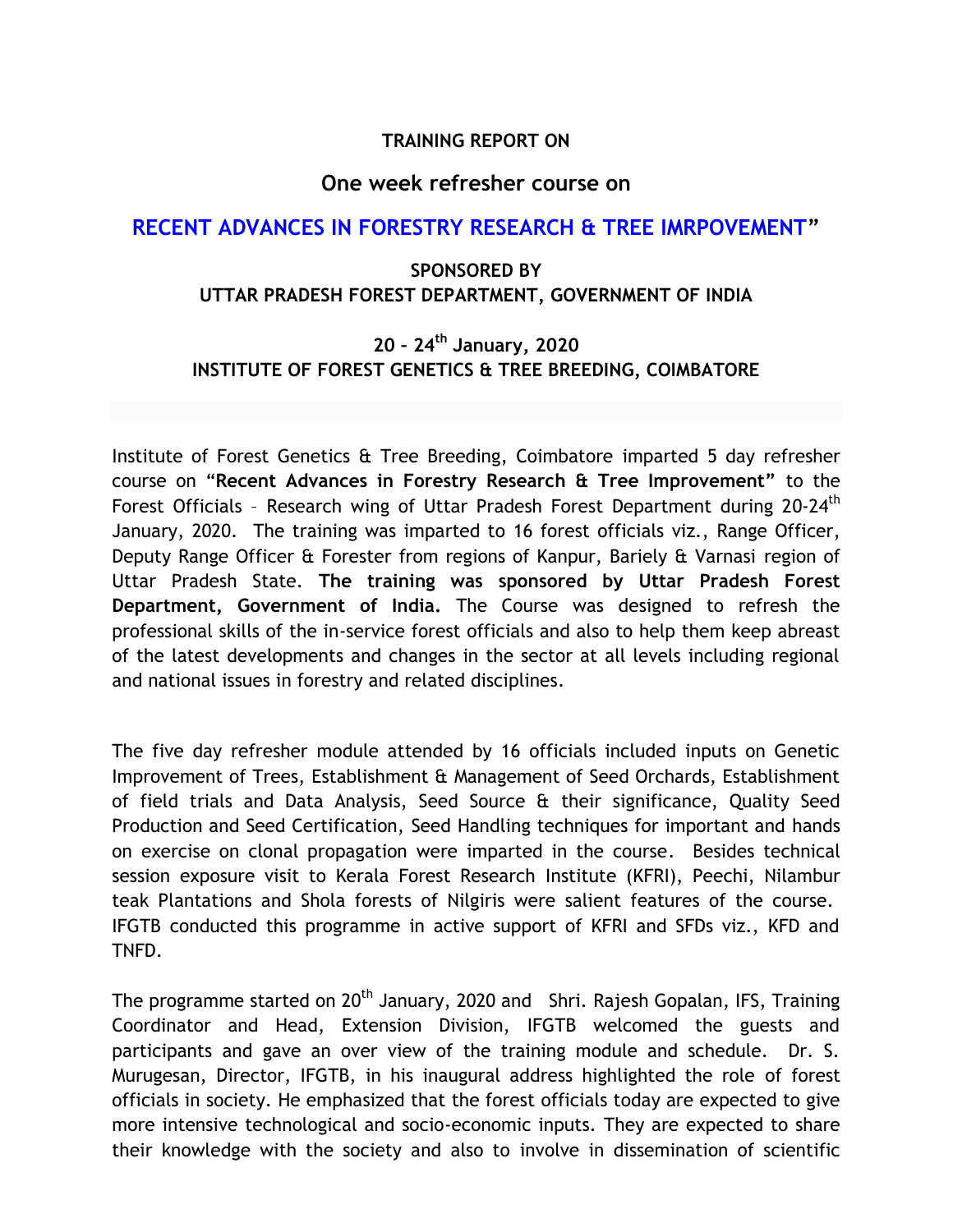knowledge and wider range of technological skills to the local people. Director, IFGTB released the training manual of "*Clonal Propagule Production in Forest Trees*" – Hindi version during the inaugural session. The inaugural session ended with vote of thanks by Shri. Maria Dominic Savio, Scientist, IFGTB.

The training also included a group activity, wherein three groups were formed to work on themes viz., Learning's from IFGTB on *Recent Advances in Forestry Research*, Experience from KFRI & Way forward for SFRI, Kanpur & Key takeaways from Research wing of Kerala Forest Dept. & Tamil Nadu Forest Dept. Each group made a presentation and shared their learning's and experiences.

The course concluded with the feedback and valedictory session on 24.01.2020. A brief outline of the sessions of the training program was presented by Dr. Bajpai, Scientist (Retd.,) who was roped in as expert for translation in Hindi. Course Coordinator Shri. Rajesh Gopalan, IFS, Head, Extension delivered his impressions on the training program. Dr. S. Murugesan, Director, IFGTB had addressed the concluding session of the course. Participants were given certificates and Smt. Sunitha, Chief Technical Officer offered the vote of thanks. The second batch of participants will be trained from 17-21<sup>st</sup> February, 2020.



**Director IFGTB**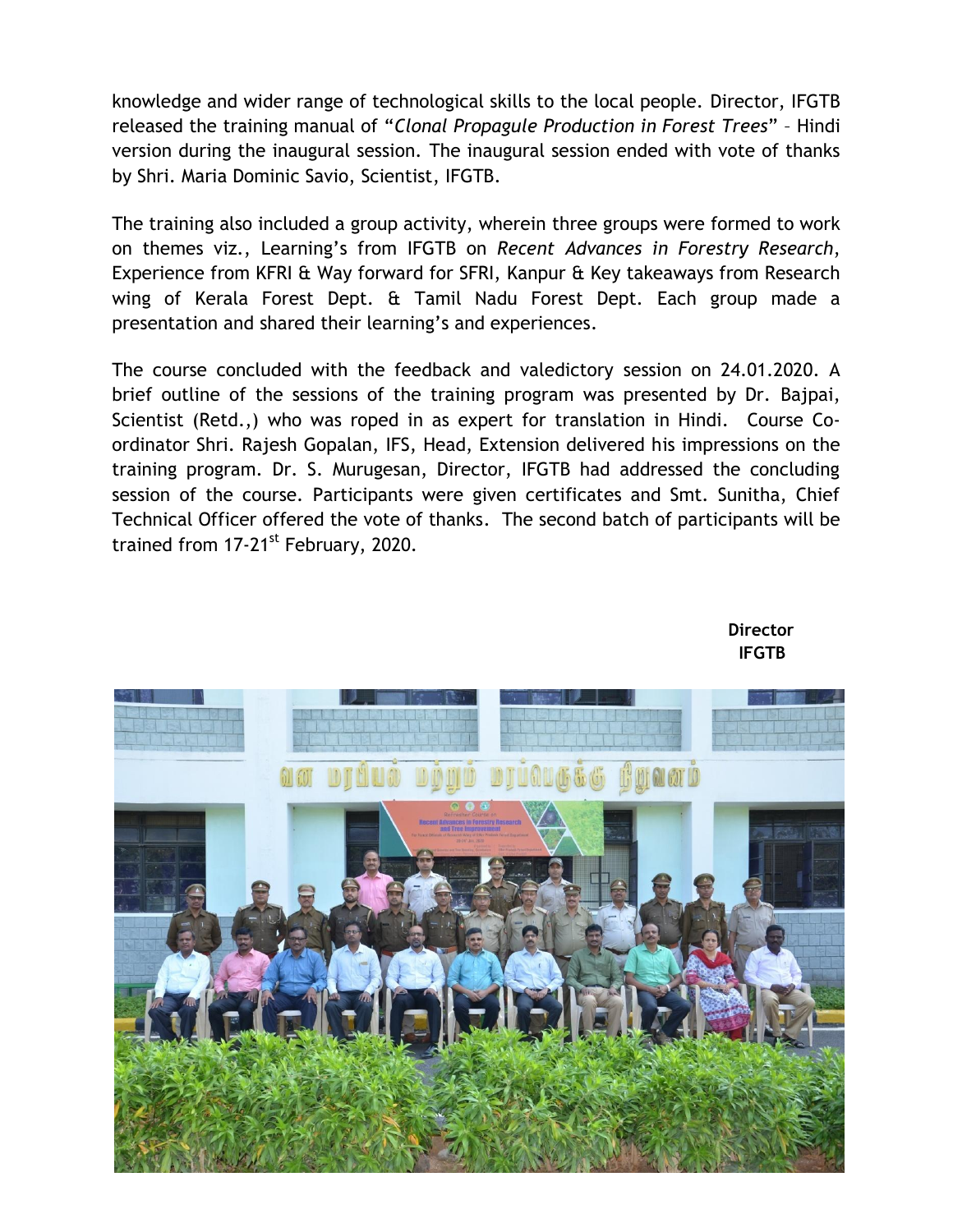